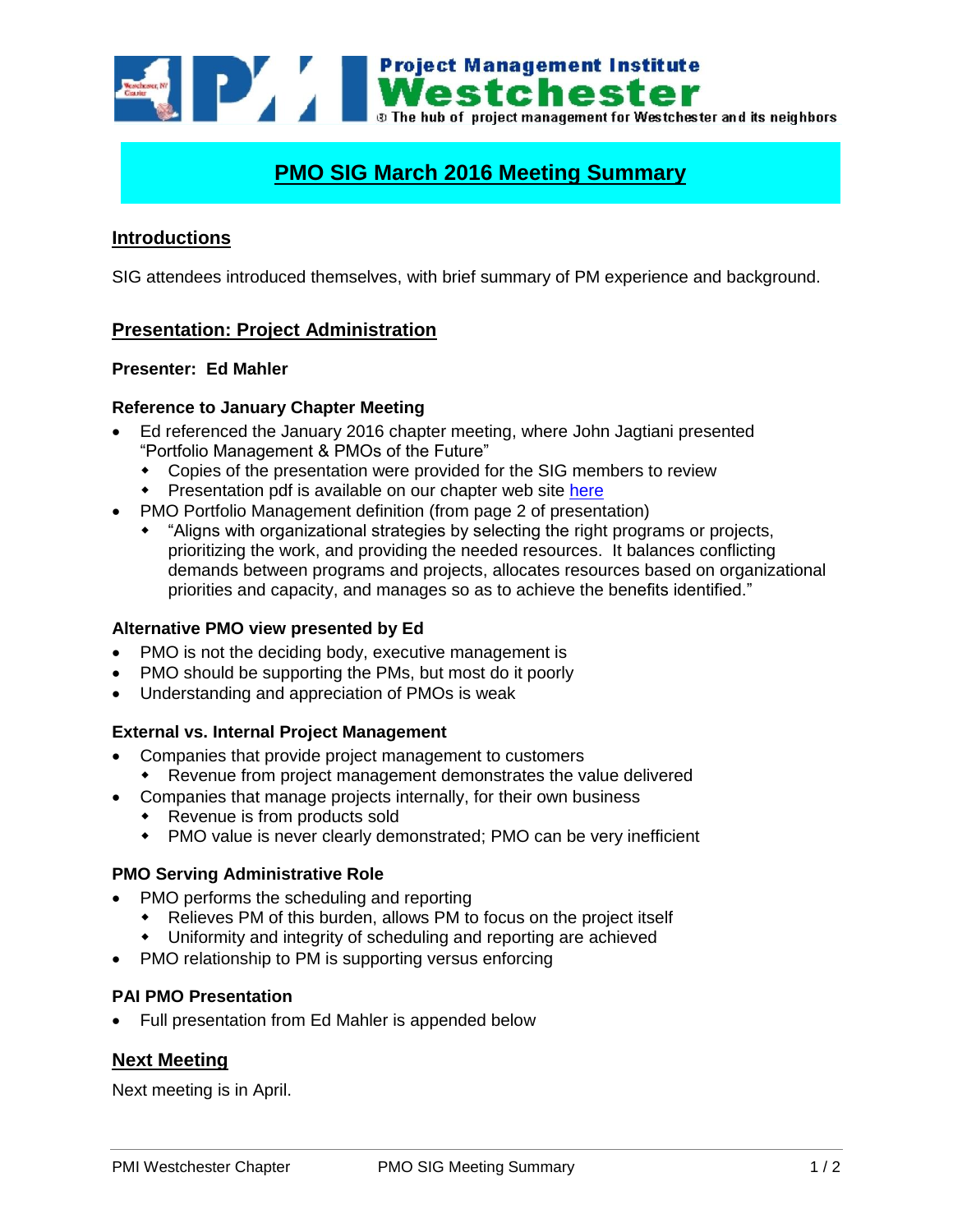

### **PMO SIG Discussion Topics to Consider**

#### **Proposed Topics (items in bold are recent suggestions)**

- 1. PMO Practice
	- **a. Types of Charters**
	- **b. Using BAs in PMO Models**
	- c. PMO Resources Templates, Websites, etc.
	- d. PMO Governance and Portfolios
- 2. PMO Promotion
	- a. Looking at the PMO from the Outside
	- b. PMO Promotion in the Academic World
	- c. Promoting the value of the PMO
	- d. Explaining the benefits of the PMO
	- **e. How to attract PMs to a PMO**
- 3. Organizing and Starting the PMO
	- a. Defining the Role of the PMO
	- b. Supporting Organizational Decisions
	- c. The PMO and Cross Organizational Matrix Management
	- d. Lifecycle of a PMO, how to start one and pitfalls at different stages of the lifecycle
	- e. Where should the PMO be migrated into with a company that re-organizes, downsizes?
	- f. Criteria to establish a PMO in your organization When does it NOT make sense to have a PMO?
	- g. Should the PMO be in-sourced or out-sourced? Why?

#### 4. Other

- a. PMO Practices vs. Upper Management
- b. Client Cultures
- c. Model PMO Job Descriptions (Maude Fribourg has sample, find others)
- d. Keeping PMOs Active
- e. PMO Current and Future
- f. PMO Myths
- **g. Value of the PMBOK**
- **h. Relevance of PMO in the future**

Attending: Adella Rosenthal, Charles R. Cante, Ed Mahler, Howard Paul, Jason Fox, John Grazier, Louis Noto, Marlo Moss, Richard Loeb

March 8, 2016 Chair: Richard Loeb, PMP 8:15 – 9:15 PM *Richard.Loeb@verizon.net* Scribe: Jason Fox, PMP

*jpjfox@gmail.com*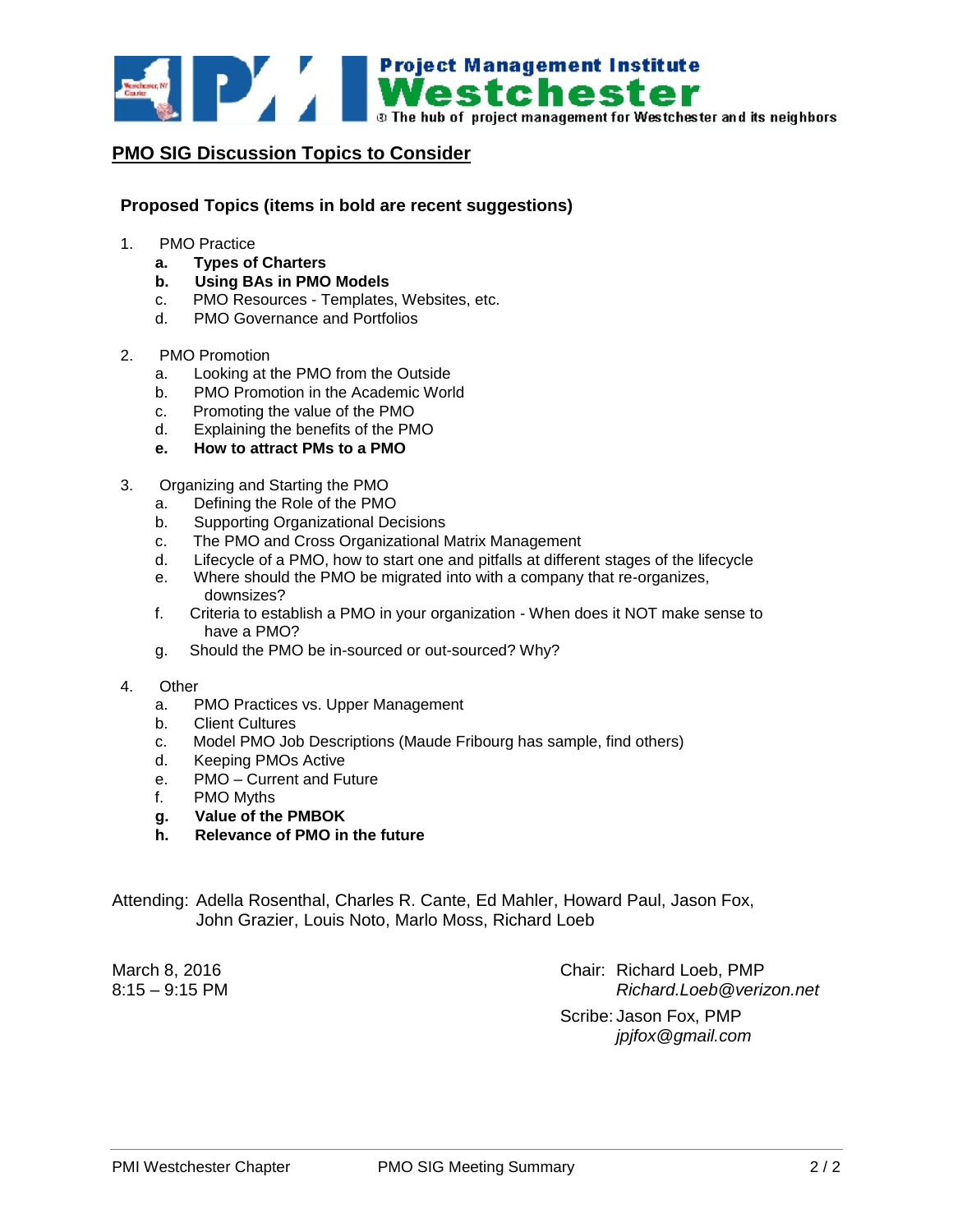## PAI PMO

### Ed Mahler Project Administration Institute, Inc. [edmahler@paiwebsite.com](mailto:edmahler@paiwebsite.com) 917-734-3953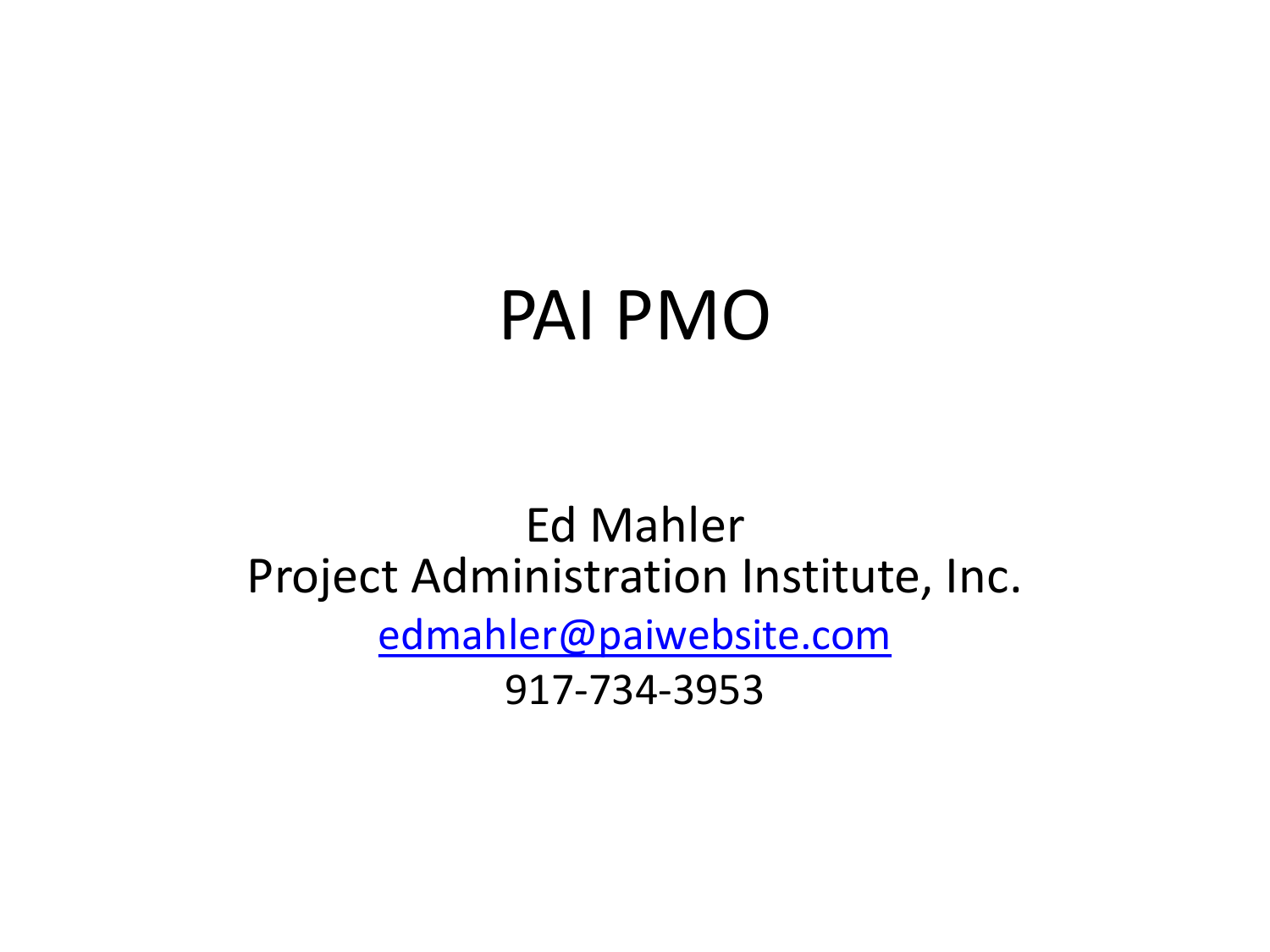# Current PMO Philosophy

- 160112 PMOs of\_the\_Future.pdf
	- Define methodology
	- Train PM's in methodology
	- Develop & manage project policies, procedures, templates, & other shared documentation
	- Monitors compliance
	- Tracks metrics
	- Communication
	- Project portfolio management (PPM)
	- Strategic driver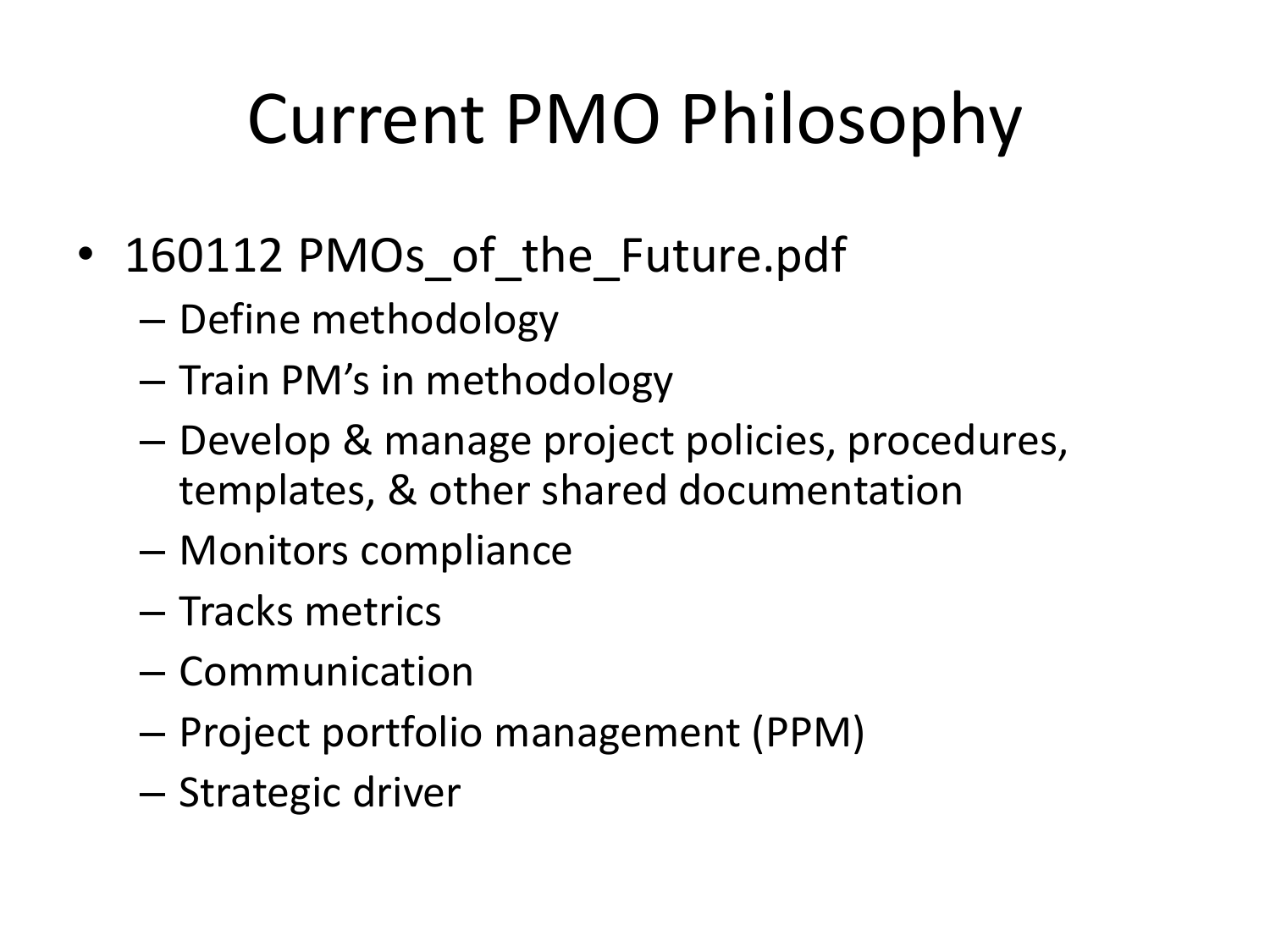## Companies that do contract projects

- Must be efficient and profitable or out of business
- Construction, large scale mfg, oil & gas, mining
- Their project management philosophy
	- Hire experienced PM's, train via apprenticeship
	- PMO provides PM support services (scheduling, reporting, legal, purchasing, accounting)
	- Don't join PMI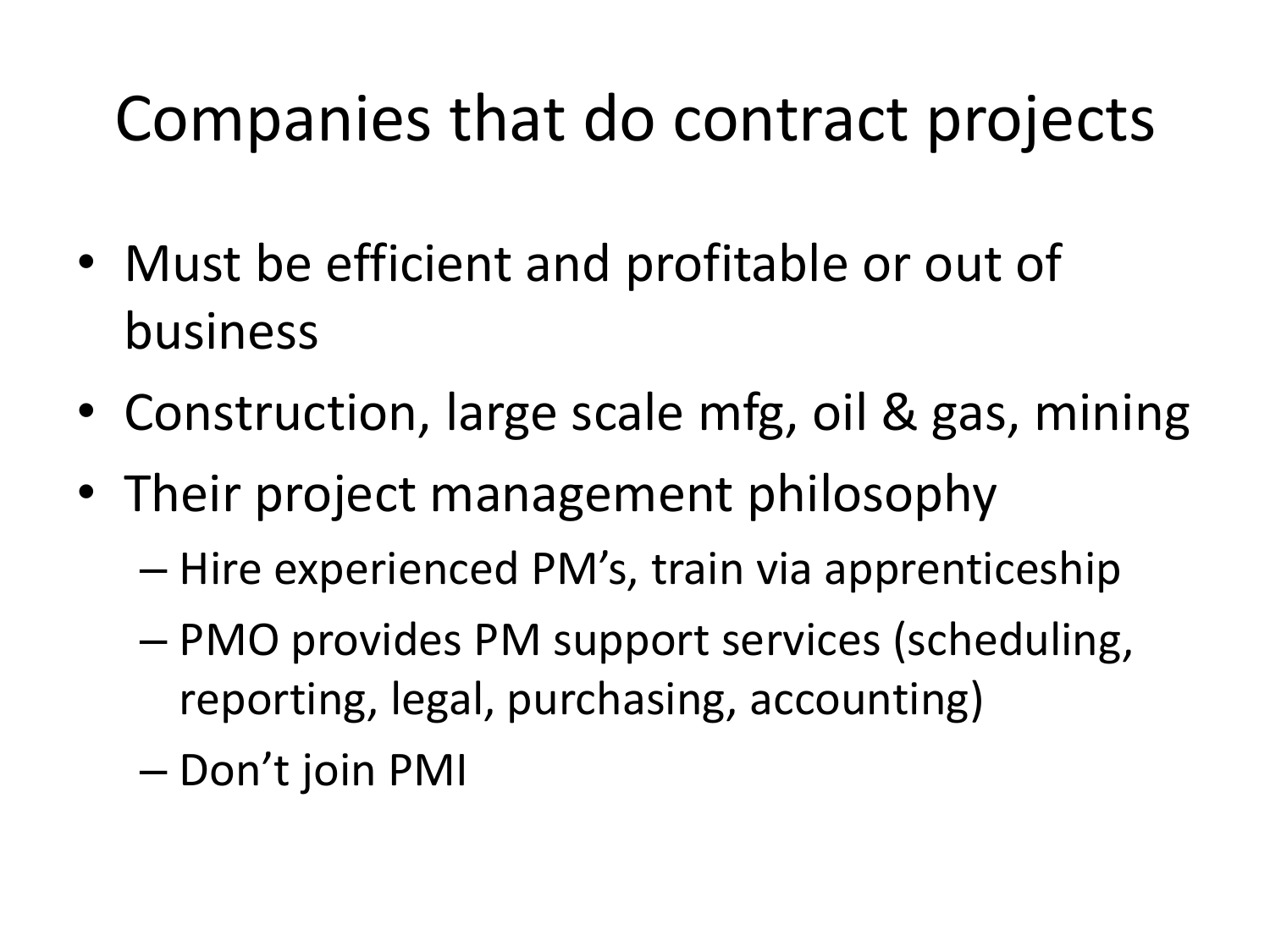## Companies that do projects for themselves

- Can afford inefficient projects because their revenue is from their product and services sales
- I/T, finance, product development....
- Result: Poor PM practices
- Hires inexperienced PMs, relies on training and process definition and monitoring
- No PM support services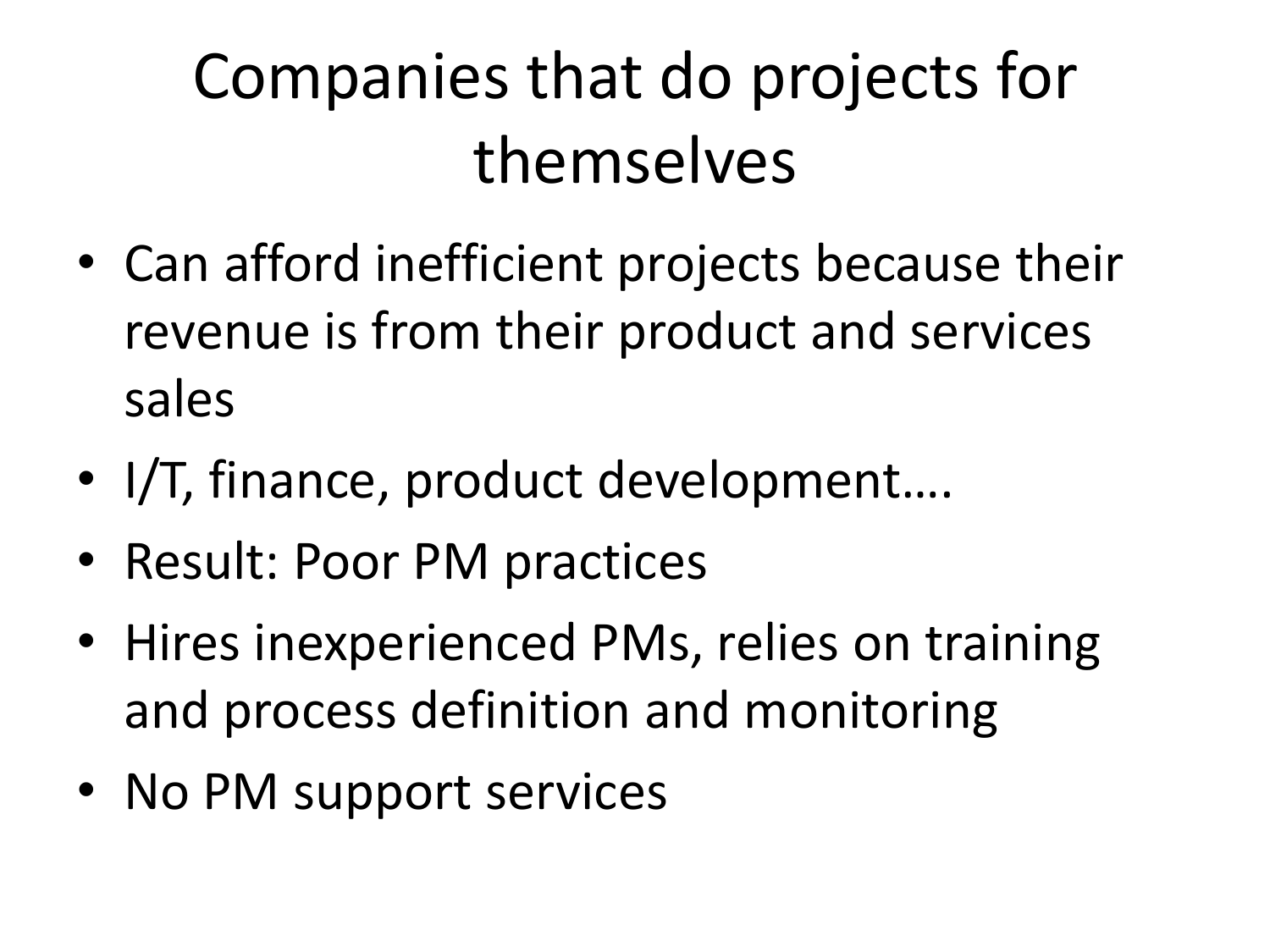## The PAI PMO

- Hires experienced PM's, trains via apprenticeship
- PMO provides PM support services (scheduling, reporting, legal, purchasing, accounting….)
- Joins PMI to tell others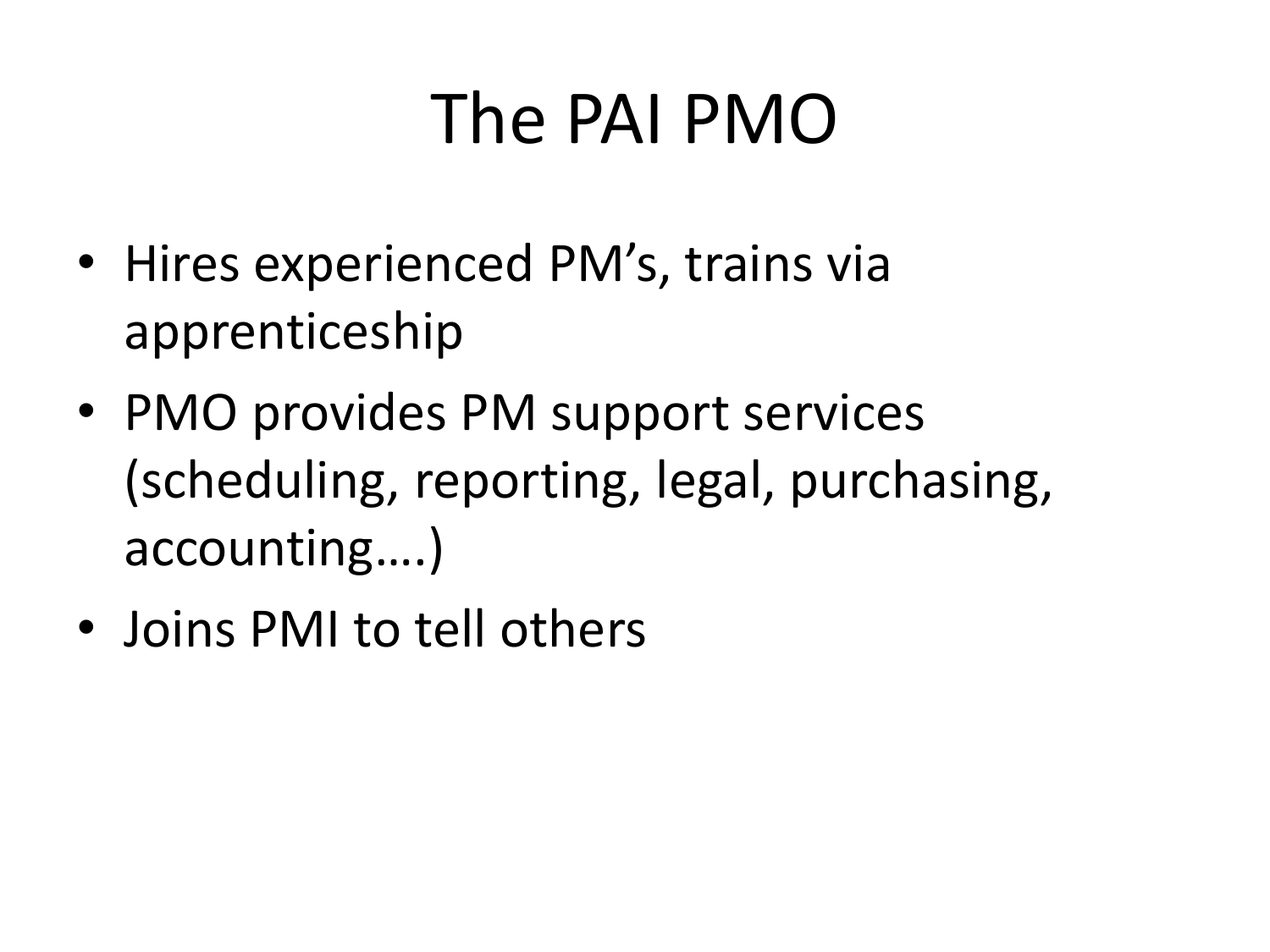# Scheduling philosophy

### Executive : Secretary = PM : Scheduler

- Executive > content, logic, message, objectives
- Secretary > tool skills, structure, appearance, grammer, spelling, storage
- PM > content, logic, message, objectives
- Scheduler > tool skills, structure, appearance, grammer, spelling, storage
- Difference: Cross project view
	- Resource balancing
	- Cross project dependency resolution
	- Portfolio reporting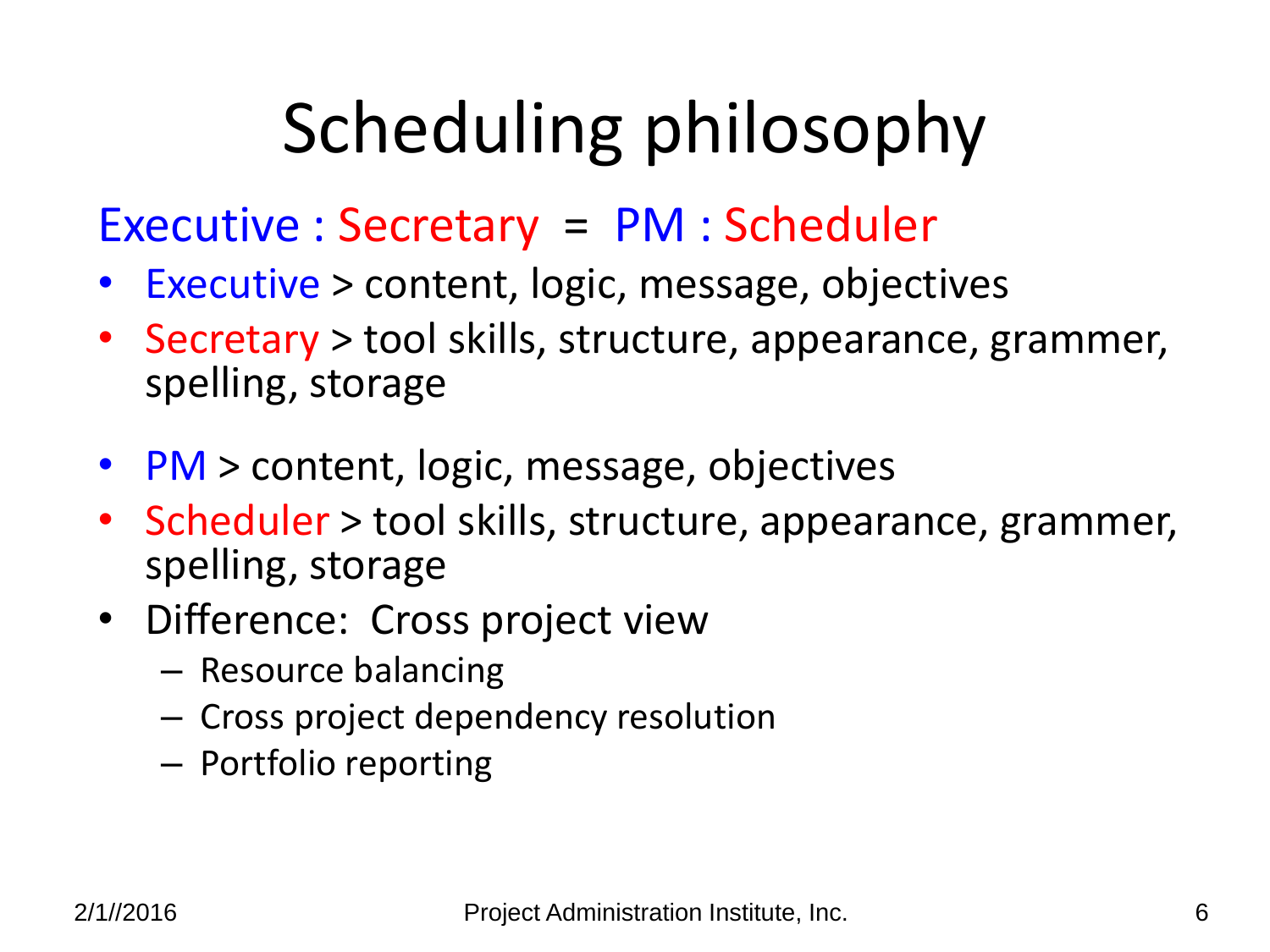## Reporting structure

- Scheduler should reside in the project office
- Report to project executive
- Supports project managers
- Project manager responsible for schedule content
- Scheduler responsible for schedule integrity
- Both responsible for reporting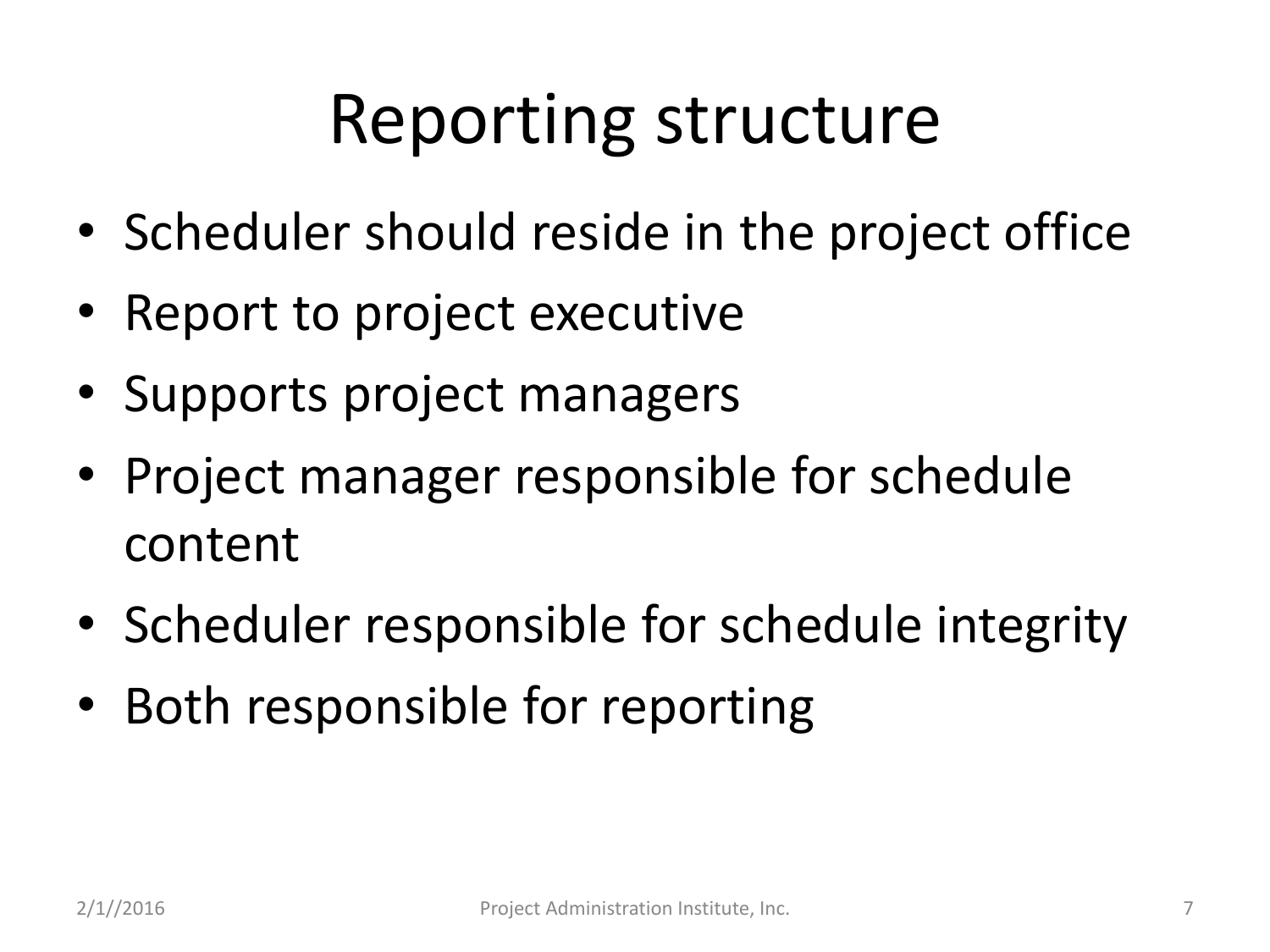## Reporting structure

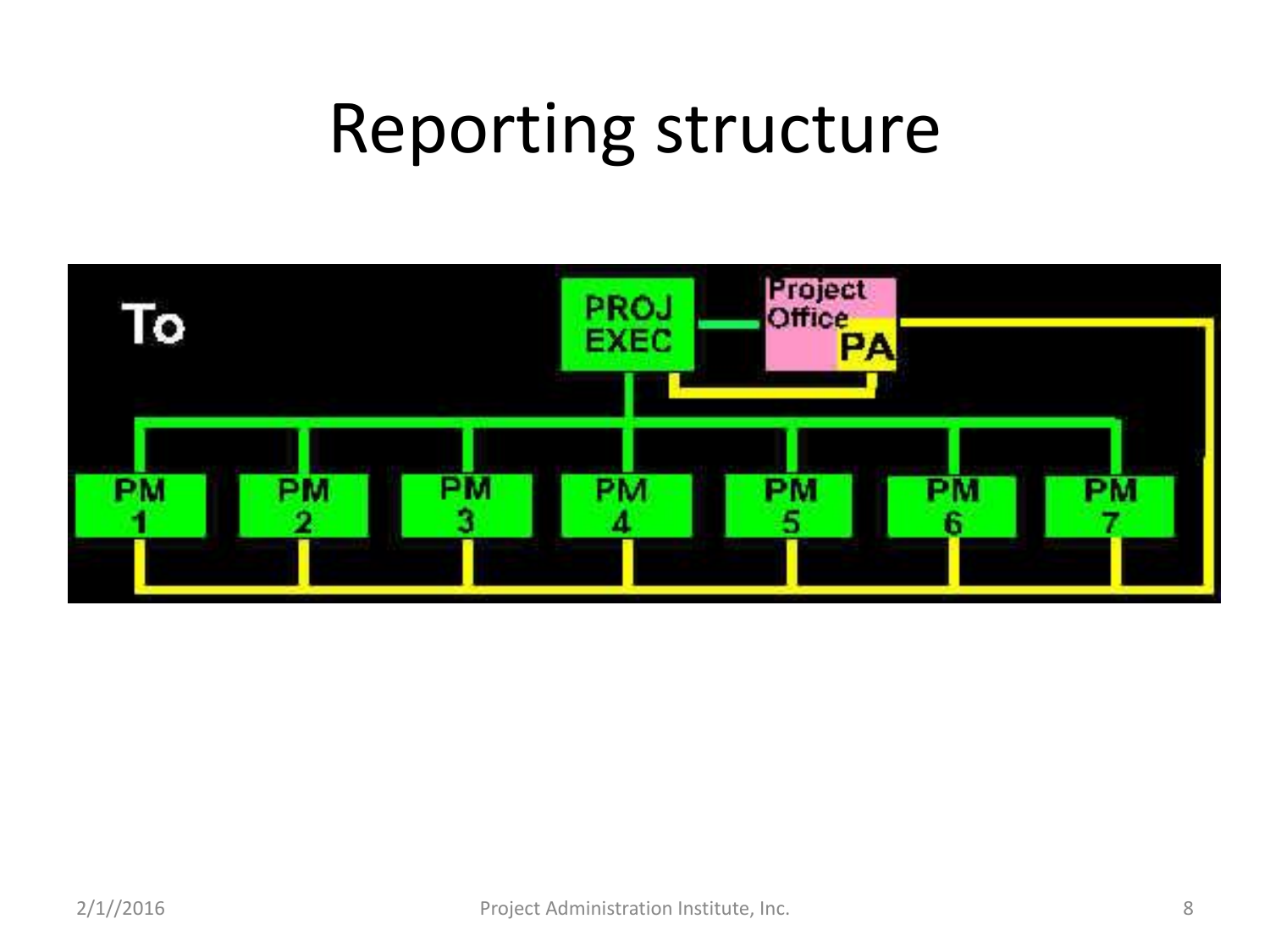# Benefits of a Scheduling Service

- **1. Fewer tool licenses and less tool training is required when a Scheduler supports multiple project teams.**
- **2. Project managers and team members are freed from the need to become project management tool experts and can concentrate full time on managing their projects. Tool licenses and training for project managers can be eliminated.**
- **3. In large and multi-project environments a Scheduler ensures that planning and reporting are consistent in format and terminology and conform to organization standards thus eliminating the need to provide training and enforce compliance.**
- **4. The Scheduler provides a single a focal point for executives to understand their portfolio status, eliminates the need for a project office person to provide that roll up function.**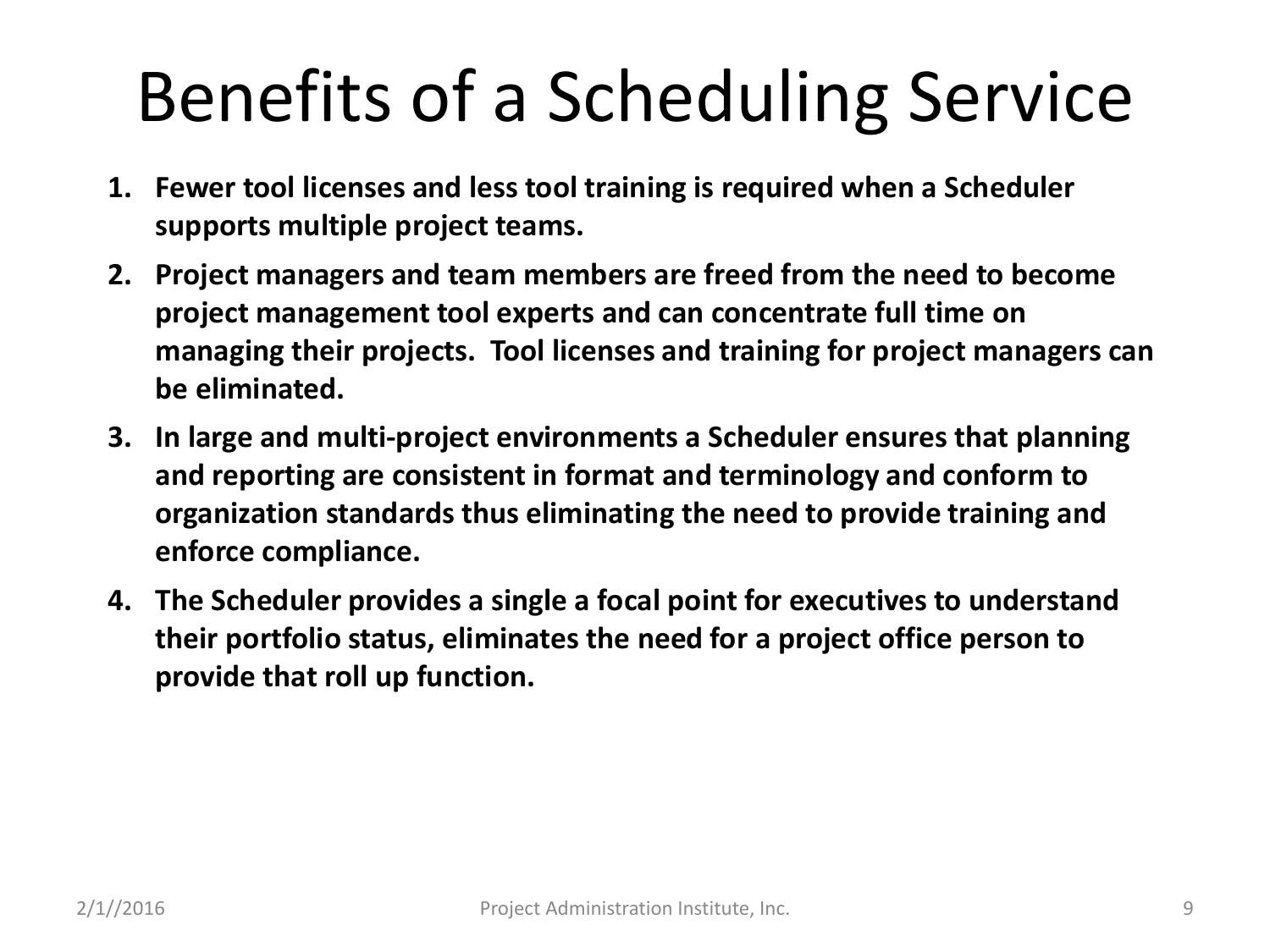# Benefits of a Scheduling Service

- **5. Higher quality planning, tracking, and reporting because the Scheduler works with the project management tool full time compared to the project manager who would use it no more than 10% to 15% of their time.**
- **6. New project managers become effective more quickly because the Scheduler can help them begin their planning, tracking, and reporting immediately. Without the Scheduler Service a new project manager would require training in the use of the tool and the organization's usage standards and then take months to become proficient.**
- **7. In large and multi-project environments the Scheduler provides cross plan and cross organization dependency resolution and resource loading reconciliation.**